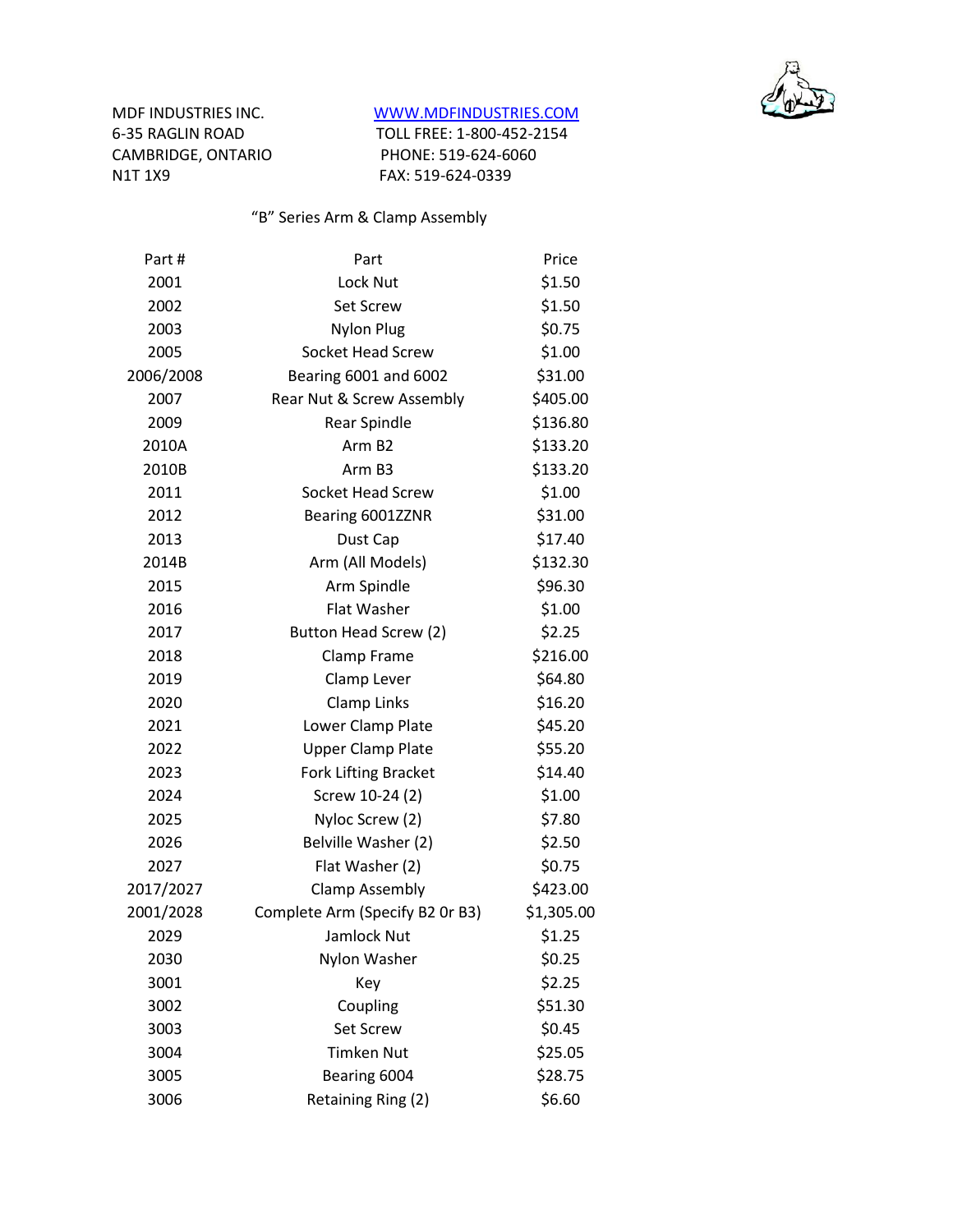

## MDF INDUSTRIES INC. WWW.MDFINDUSTRIES.COM

6-35 RAGLIN ROAD TOLL FREE: 1-800-452-2154 CAMBRIDGE, ONTARIO PHONE: 519-624-6060 N1T 1X9 FAX: 519-624-0339

| Spindle Housing                            | \$408.00   |
|--------------------------------------------|------------|
| Motor Mounting Screw (4)                   | \$3.60     |
| Mounting Bolt (2)                          | \$2.40     |
| <b>Wheel Spindle</b>                       | \$169.20   |
| Felt Washer                                | \$4.35     |
| <b>Back Up Washer</b>                      | \$51.30    |
| Clamp Washer                               | \$63.75    |
| <b>Wheel Nut</b>                           | \$3.60     |
| <b>Wheel Guard</b>                         | \$244.80   |
| Mounting Screw 10-24 3/4" (3)              | \$1.65     |
| Lock Nut                                   | \$0.60     |
| Shoulder Screw 1 1/2"                      | \$3.60     |
| Nylon Point Set Screw/Plug (1pc)           | \$8.25     |
| <b>Dresser Arm</b>                         | \$127.80   |
| <b>Short Shouldger Screw</b>               | \$3.60     |
| Long Shoulder Screw                        | \$7.20     |
| <b>Dresser Screw</b>                       | \$52.00    |
| Spring Clip (2)                            | \$18.50    |
| <b>Wheel Cover</b>                         | \$50.40    |
| Cam #1 or #2                               | \$95.00    |
| <b>Cam Follower Screw</b>                  | \$4.80     |
| Locking Screw Plunger                      | \$18.00    |
| <b>Complete Assembly</b>                   | \$1,152.00 |
| <b>Complete Assembly with Motor</b>        | \$2,085.00 |
| <b>Housing Assembly</b>                    | \$720.00   |
| Cam Assembly #1 or #2                      | \$396.00   |
| Motor                                      | \$475.00   |
| 3/16 X 3/4 Solid Dowel                     | \$2.00     |
| 3/16 X 1" Solid Dowel                      | \$2.00     |
| Radius Pin & Adjusting Screw "Old Style"   | \$18.00    |
| Clamp Holder Plate                         | \$25.20    |
| Clamp Holder Clip                          | \$6.15     |
| <b>Instruction Manual &amp; Parts List</b> | \$25.00    |
| 3/16 X 1 1/4" Solid Dowel Pin              | \$2.50     |
|                                            |            |

Conversion Kits for "B" Series

B2 - \$900.00 Includes new FG 5000 holder